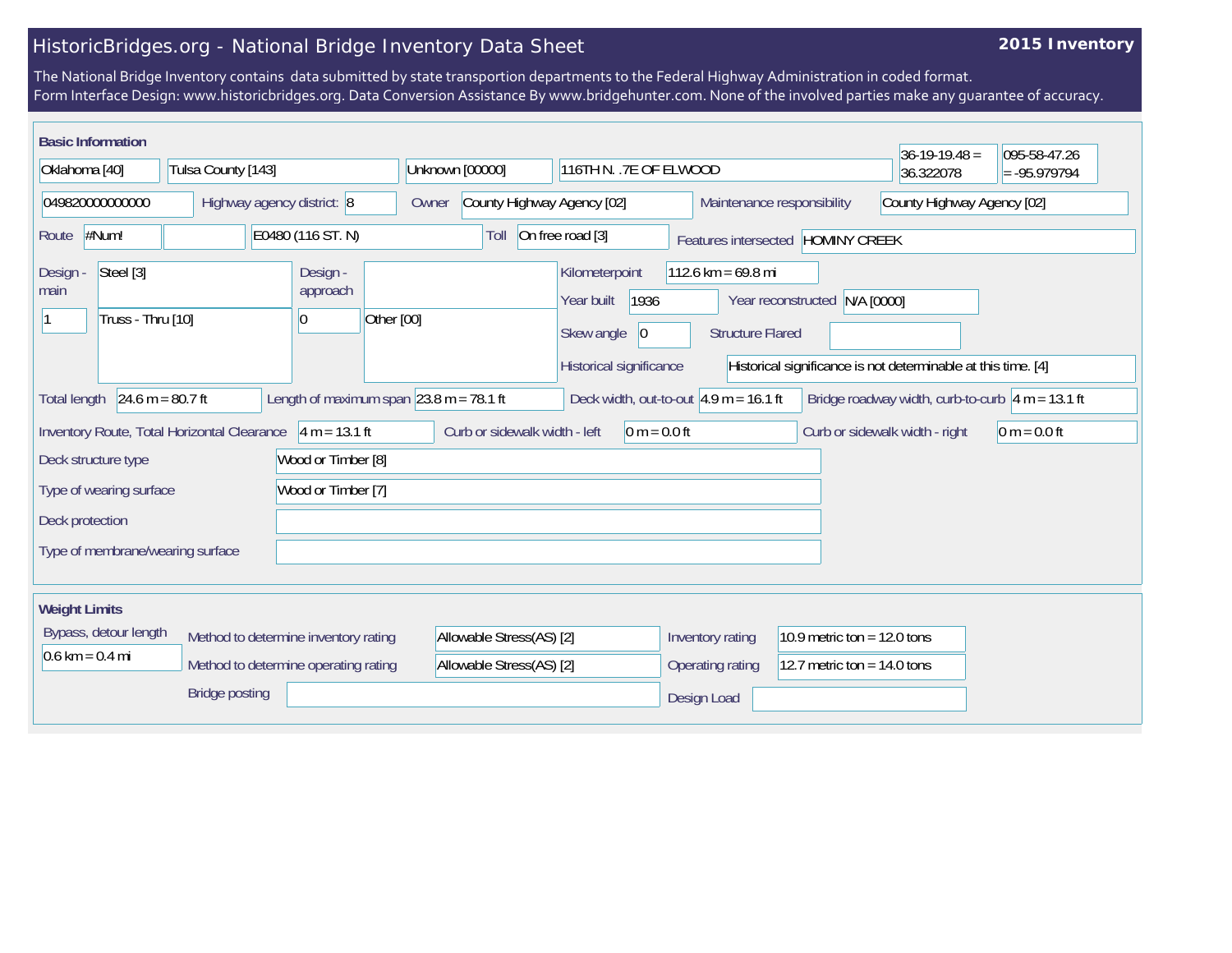| <b>Functional Details</b>                                                                                                                                  |                                                                                       |  |  |  |  |  |  |  |  |
|------------------------------------------------------------------------------------------------------------------------------------------------------------|---------------------------------------------------------------------------------------|--|--|--|--|--|--|--|--|
| Average daily truck traffi<br>Average Daily Traffic<br>122                                                                                                 | Year 2013<br>195<br>2033<br>$ 10\rangle$<br>%<br>Future average daily traffic<br>Year |  |  |  |  |  |  |  |  |
| Road classification<br>Local (Rural) [09]                                                                                                                  | $4 m = 13.1 ft$<br>Lanes on structure  1<br>Approach roadway width                    |  |  |  |  |  |  |  |  |
| Type of service on bridge Highway [1]                                                                                                                      | Direction of traffic One lane bridge for 2 - way traffic [3]<br>Bridge median         |  |  |  |  |  |  |  |  |
| Parallel structure designation<br>No parallel structure exists. [N]                                                                                        |                                                                                       |  |  |  |  |  |  |  |  |
| Type of service under bridge<br>Waterway [5]                                                                                                               | Navigation control<br>$ 0\rangle$<br>Lanes under structure                            |  |  |  |  |  |  |  |  |
| Navigation horizontal clearance $\overline{0}$ = N/A<br>$0 = N/A$<br>Navigation vertical clearanc                                                          |                                                                                       |  |  |  |  |  |  |  |  |
| $99.99 m = 328.1 ft$<br>Minimum navigation vertical clearance, vertical lift bridge $\vert$ 0 m = 0.0 ft<br>Minimum vertical clearance over bridge roadway |                                                                                       |  |  |  |  |  |  |  |  |
| Minimum lateral underclearance reference feature Feature not a highway or railroad [N]                                                                     |                                                                                       |  |  |  |  |  |  |  |  |
| Minimum lateral underclearance on left $0 = N/A$<br>Minimum lateral underclearance on right $0 = N/A$                                                      |                                                                                       |  |  |  |  |  |  |  |  |
| Minimum vertical underclearance reference feature Feature not a highway or railroad [N]<br>Minimum Vertical Underclearance $ 0 = N/A$                      |                                                                                       |  |  |  |  |  |  |  |  |
| Appraisal ratings - underclearances N/A [N]                                                                                                                |                                                                                       |  |  |  |  |  |  |  |  |
|                                                                                                                                                            |                                                                                       |  |  |  |  |  |  |  |  |
| <b>Repair and Replacement Plans</b>                                                                                                                        |                                                                                       |  |  |  |  |  |  |  |  |
| Type of work to be performed                                                                                                                               | Work to be done by contract [1]<br>Work done by                                       |  |  |  |  |  |  |  |  |
| Replacement of bridge or other structure because of<br>substandard load carrying capacity or substantial                                                   | Bridge improvement cost<br>143000<br>79000<br>Roadway improvement cost                |  |  |  |  |  |  |  |  |
| bridge roadway geometry. [31]                                                                                                                              | 56.1 m = 184.1 ft<br>Length of structure improvement<br>Total project cost<br>226000  |  |  |  |  |  |  |  |  |
|                                                                                                                                                            | 2009<br>Year of improvement cost estimate                                             |  |  |  |  |  |  |  |  |
|                                                                                                                                                            | Border bridge - state<br>Border bridge - percent responsibility of other state        |  |  |  |  |  |  |  |  |
|                                                                                                                                                            | Border bridge - structure number                                                      |  |  |  |  |  |  |  |  |